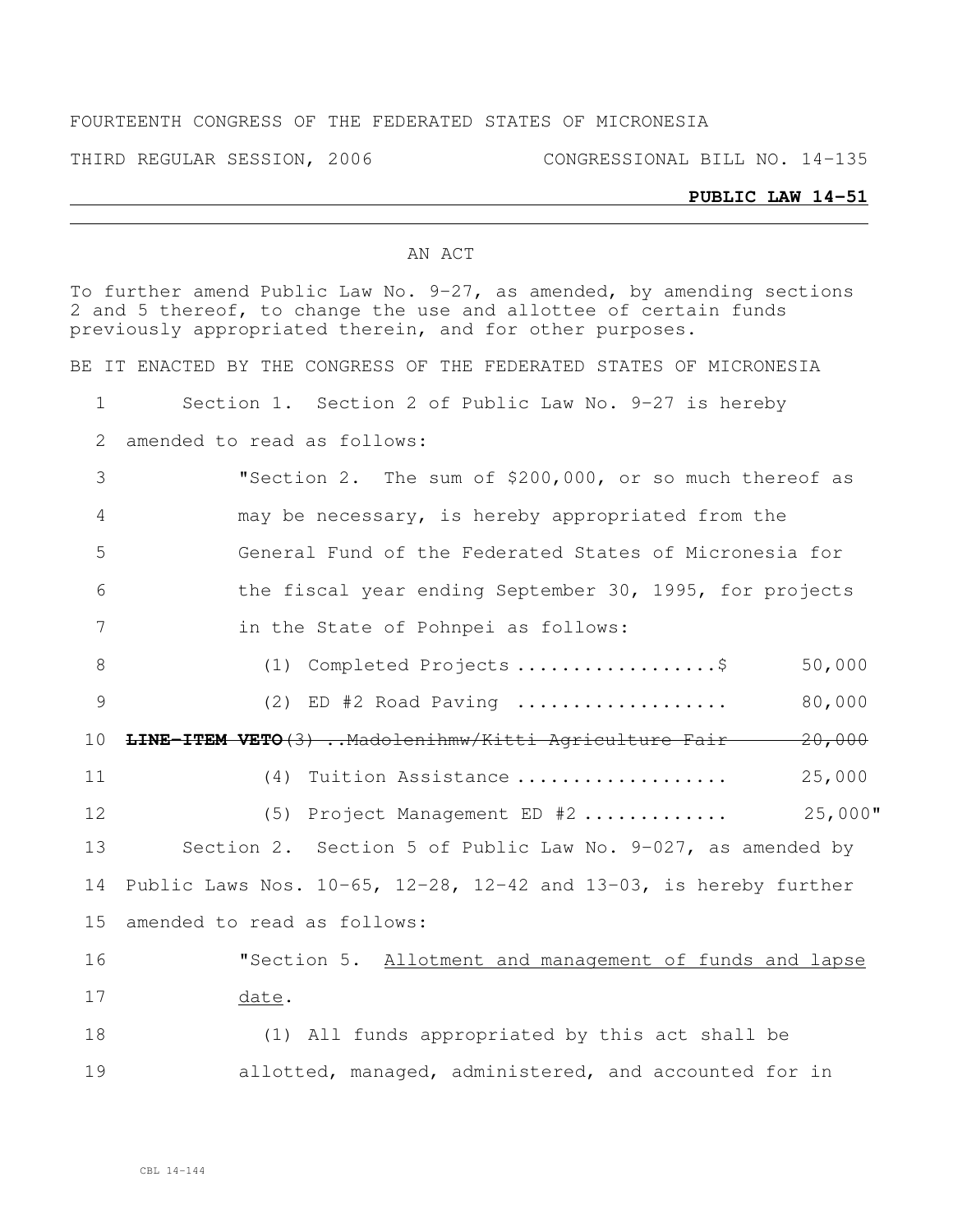## **PC 14-158 PUBLIC LAW 14-51**

| $\mathbf 1$    | accordance with applicable law, including, but not       |
|----------------|----------------------------------------------------------|
| 2              | limited to, the Financial Management Act of 1979. The    |
| 3              | allottee of the funds appropriated under subsection (1)  |
| $\overline{4}$ | of section 1 of this act shall be the Director of Health |
| 5              | Services, Chuuk State. The allottee of the funds         |
| 6              | appropriated under subsection (2) of section 1 of this   |
| 7              | act shall be the Mayor of Polle Municipality. The        |
| 8              | allottee of the funds appropriated under subsections (3) |
| 9              | and (5) of section 1 of this act shall be the Chuuk      |
| 10             | State Commission on Improvement Projects. The allottee   |
| 11             | of the funds appropriated under subsection (4) of        |
| 12             | section 1 of this act shall be the Northern Namoneas     |
| 13             | Development                                              |
| 14             | Authority. The allottee of the funds appropriated under  |
| 15             | subsection (6) of section 1 of this act shall be the     |
| 16             | Pattiw Development Authority. The allottee of the funds  |
| 17             | appropriated under section 2 of this act shall be the    |
| 18             | President of the Federated States of Micronesia.<br>The  |
| 19             | allottee of the funds appropriated under section 3 of    |
| 20             | this act shall be the Governor of Yap State.<br>The      |
| 21             | allottee of the funds appropriated under section 4 of    |
| 22             | this act shall be the Governor of Kosrae State.<br>The   |
| 23             | allottees shall be responsible for ensuring that these   |

solely for the purpose specified in this act, and that

funds, or so much thereof as may be necessary, are used

of 3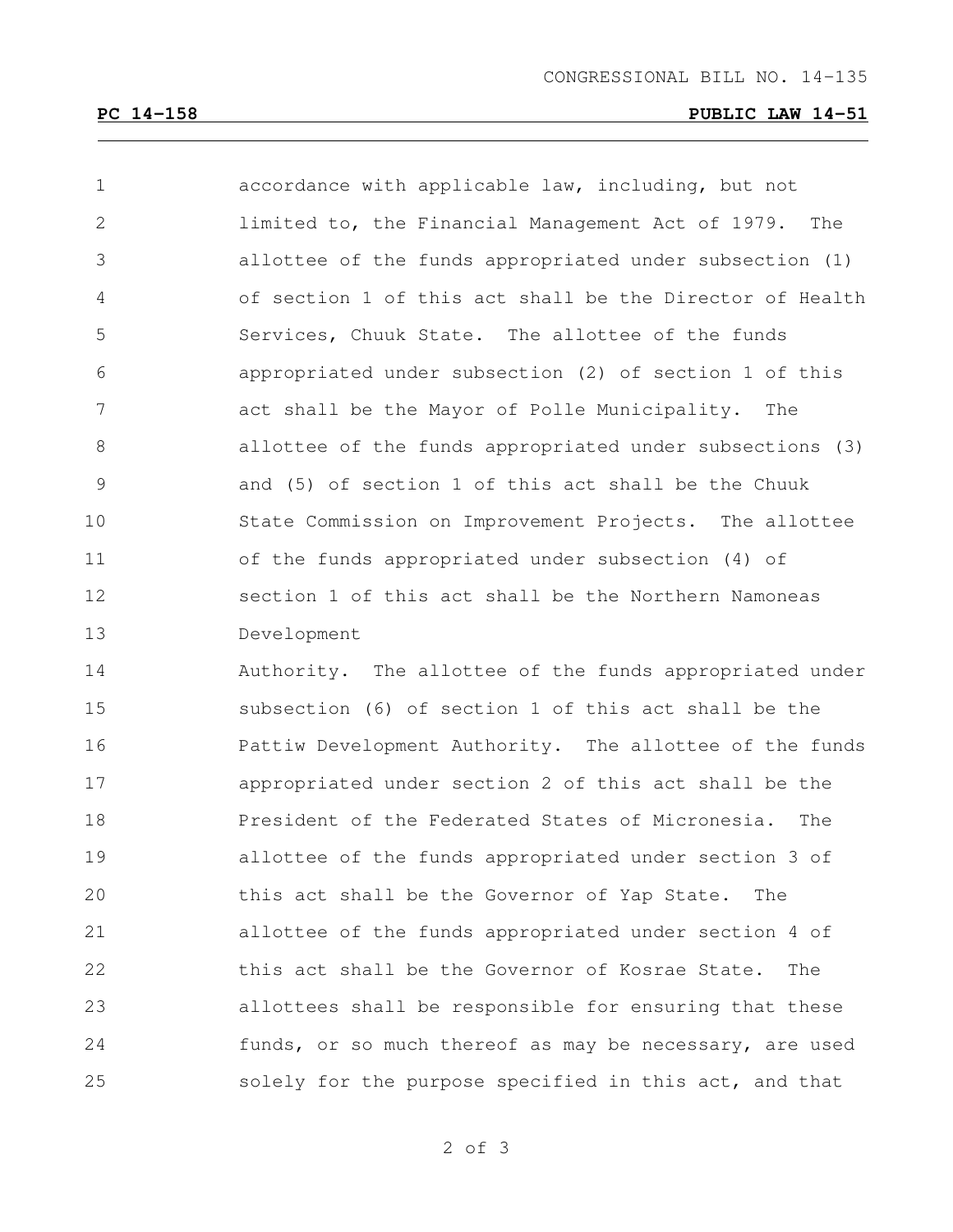# **PC 14-158 PUBLIC LAW 14-51**

| $\mathbf 1$    | no obligations are incurred in excess of the sum            |
|----------------|-------------------------------------------------------------|
| $\mathbf{2}$   | appropriated.                                               |
| 3              | (2) All funds appropriated herein shall not lapse           |
| 4              | until fully expended."                                      |
| 5              | Section 3. This act shall become law upon approval by the   |
| 6              | President of the Federated States of Micronesia or upon its |
| $\overline{7}$ | becoming law without such approval.                         |
| $\,8\,$        |                                                             |
| $\mathcal{G}$  |                                                             |
| 10             |                                                             |
| 11             | February 21, 2006                                           |
| 12             |                                                             |
| 13             |                                                             |
| 14             |                                                             |
| 15             |                                                             |
| 16             | /s/ Joseph J. Urusemal<br>Joseph J. Urusemal                |
| 17             | President<br>Federated States of Micronesia                 |
| 18             |                                                             |
| 19             |                                                             |
| 20             |                                                             |
| 21             |                                                             |
| 22             |                                                             |
| 23             |                                                             |
| 24             |                                                             |
| 25             |                                                             |